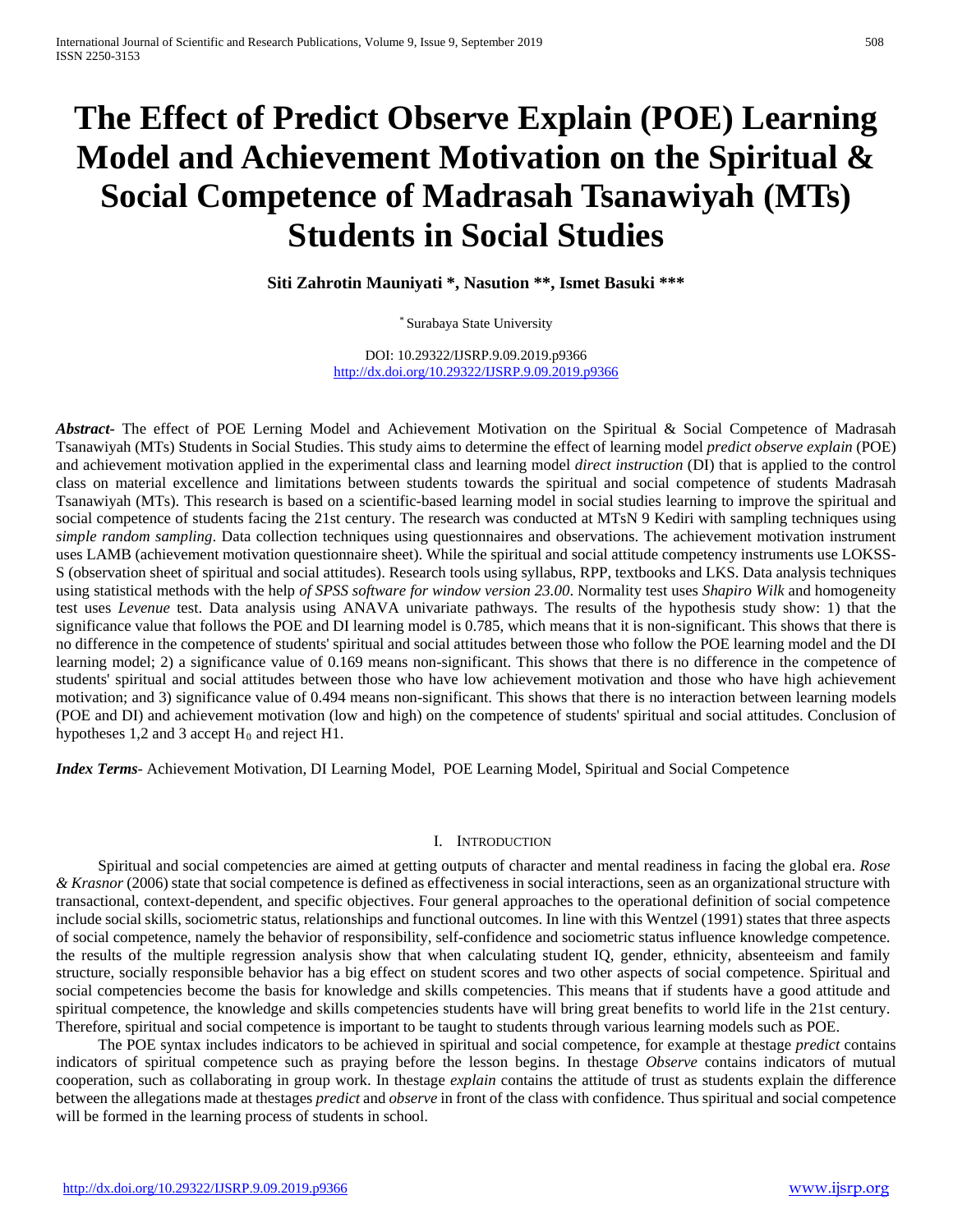# II. THEORITICAL FRAMEWORK

2.1 POE Learning

POE learning model was first introduced by *White and Gunstone* in 1995 in his book entitled *Probing Understanding* (Kearney et al., 2001). The POE learning model is one of the constructivist-based teaching strategies using scientific steps. Muna (2017) states that the POE learning model is based on constructivism learning theory. Constructivism learning theory emphasizes new knowledge that is built on existing knowledge or that is already possessed by students. The constructivist underlying POE emphasizes authentic learning, not artificial. Authentic learning is the process of interacting a person with objects that are studied in real terms, not just studying texts, and most importantly how to relate these texts to real conditions (Suprijono, 2012, p. 39). Rahman (2012) states that the learning model *POE* consists of three steps as described below.

- 1 *Predict* (making predictions) is a process of making guesses about an event or phenomenon. Students predict the answer to a problem presented by the teacher, then students write these predictions and their reasons. Students make initial guesses based on the initial knowledge they have.
- 2 *Observe* (observation) is a process of students making observations about what is happening. Students make observations either directly or indirectly, students record what they observe, linking their predictions before with the results of observations they get.
- 3 Explain (explain) is a process of students providing an explanation of the compatibility between the allegations with the observations they have made from the observation stage.

Anisa, Masykuri, and Yamtinah (2013) stated the steps in POE are efficient for encouraging students to be active in learning, because they involve students in predicting a phenomenon, making observations and explaining the results of observations. Nuramelia (2017) states that the three elements of the POE learning model encourage students and teachers to have the same perception of knowledge using POE steps. Hudson (2010) revealed that learning strategies will determine the shape of student learning environments. The use of POE learning strategies creates a positive learning environment (innovative, flexible, and communicative) for students in learning a knowledge.

# 2.2 DI Learning

Direct instruction learning model is a learning model designed for mastery of procedural knowledge, declarative knowledge and various skills (Suprijono, 2012, p. 50). DI is known as *active teaching* or *whole-class teaching*. This learning model is supported by theories of learning behaviorism and social learning theories. Both of these theories emphasize learning as a behavior change using aapproach *modeling* in the following sequence.

1 *Establishing set* is the phase of conveying objectives and preparing students.

- 2 *Demonstrating* is the phase of demonstrating knowledge or skills.
- 3 *Guided practice* is the phase of guiding students when working on assignments.
- 4 *Feed back* is phase check understanding and give feedback.
- 5 *Extended practice* is phase provide opportunities for advanced training and application.

# 2.3 Achievement Motivation

Achievement Motivation comes from the word motive meaning effort that drives someone to act or do something, referring to the notion of motive, motivation can be interpreted as a driving force that has become active (Sardiman, 2014, p. 73). *McClelland* states that the drive to go to certain conditions one of which is achievement motivation (Danim, 2012, p. 32). Morgan states that motivation is related to three things, as well as aspects of motivation. These three things are conditions that encourage behavior (*motivating states*), behaviors that are driven by these conditions (*motivated behavior*), and the purpose of the behavior (*goals or ends of such behavior*) (Soemanto, 2006, p. 2016).

The concept of achievement motivation was first formulated by Henry Alexander Murray. Murray uses the term need for achievement (need for achievement) for achievement motivation, which is described as a desire or tendency to do something difficult as quickly and as well as possible (Purwanto, 2014). According to *Murray,* achievement motivation is the driving force to achieve the highest level of learning achievement for the sake of expectations of himself (Winkle, 2014).

*McCleland* stated that motivation will be deeper if everyone is aware of three needs, namely: (1) need for achievement (need for achievement); (2) need for power (need for power); (3) need for affiliation (the need for affiliation) (Siagian, 2012, p. 166). The point is achievement motivation is the desire and encouragement that exists in a person to achieve a goal that is the hope of themselves so as to enable optimal achievement. According to *McClelland* (1987) the characteristics of people who are motivated to excel are: (1) want to always look for achievement; (2) like competition; (3) always want to excel; (4) likes realistic challenges; (5) want more feedback about successes and failures compared to people with low achievements.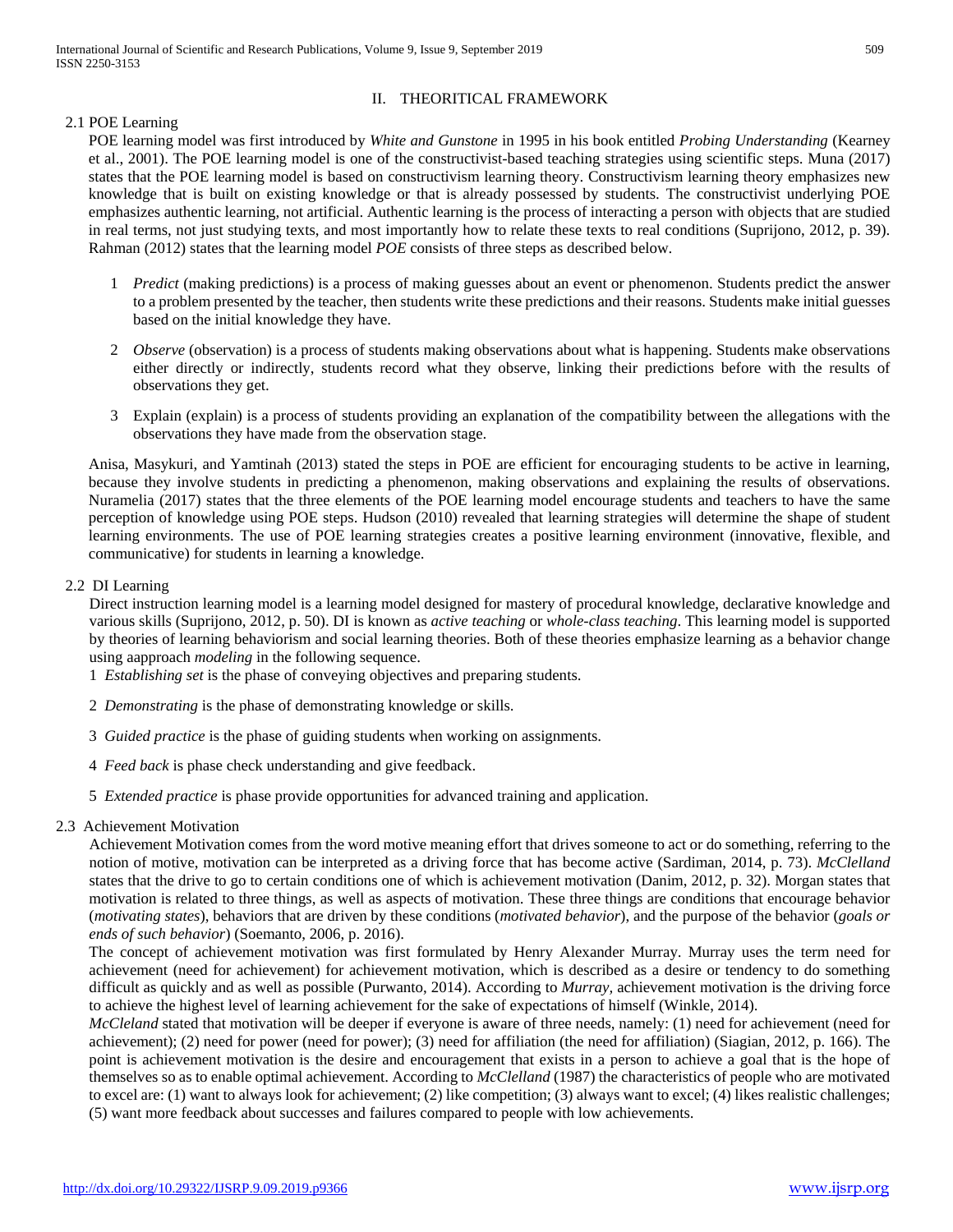#### 2.4 Spiritual and Social Competence

Attitude assessment is an assessment of student behavior from educational outcomes inside and outside the classroom. Basuki and Haryanto stated that attitudes are students' responses regarding what they like or dislike about an object (2015, p. 189). In social studies competency attitudes are classified into spiritual and social attitudes. Azwar (2013, p.5) states that social attitude as a behavior, tendency or anticipatory readiness, predisposition to adjust to social situations or responses to conditioned social stimuli. Attitude competency assessment in learning is a series of activities designed to measure student attitudes as a result of learning programs. Attitude assessment is carried out using observation techniques by subject teachers, counseling guidance teachers, and homeroom teachers written in journal books. The Center for Educational Development and Education Personnel of the Ministry of Education and Culture provides a benchmark component of social attitudes in the 2013 curriculum. These components include honesty, discipline, responsibility, courtesy, mutual cooperation, tolerance and confidence. While the spiritual and social attitude competency indicators in social studies subjects in this study include: (1) religious, (2) honest, (3) discipline, (4) mutual cooperation, and (5) polite.

#### III. METHOD

This research is quantitative using an experimental design with a factorial design. Sugiyono (2016) states that the factorial design is a modification of the *true experimental*design, the research design that pays attention to the possibility of a moderator variable that influences the treatment (*independent variable*) on the outcome (*the dependent variable*). The sampling technique in this study uses *simple random sampling* , which is a technique of taking sample members randomly without regard to strata in the population because the members are homogeneous. The technique is done by drawing to determine the experimental class and the control class.

Data collection techniques using questionnaires and observations. Instrument of achievement motivation uses LAMB (achievement motivation questionnaire sheet). While the instruments of spiritual and social competency variables use LOKSS-S (observation sheet of spiritual and social attitudes). The POE and DI learning models are equipped with learning devices consisting of syllabi, RPP, LKS and student textbooks and have been tested for validity and reliability. Testing requirements consist of tests of normality and homogeneity. Test for normality using Shapiro Wilk. While the homogeneity test uses the *leveneu test.* Hypothesis testing is done after the test requirements are normally distributed and homogeneous. In this study, hypothesis testing was carried out using an univariate two-way anova using *SPSS for window version 23.00* with an error rate of 0.05.

#### IV. RESULT AND DISCUSSION

#### 4.1 Description of Student Spiritual and Social Competency Score Data

#### 4.1.1 Data on Spiritual and Social Competency Scores for POE Class Students

Data on spiritual and social competency scores of students is taken by observing student behavior during the learning process by filling in LOKSS-S. Then it is analyzed using the description analysis program *SPSS for window version 23.00*. The results of the data description analysis are presented in the following Table 1.

Table 1

| Taviv <sub>1</sub>                                                                      |            |            |            |            |                |                |               |               |
|-----------------------------------------------------------------------------------------|------------|------------|------------|------------|----------------|----------------|---------------|---------------|
| Tabel Results of Descriptive Analysis of Students' Spiritual & Social Competensy Scores |            |            |            |            |                |                |               |               |
|                                                                                         | <b>KSS</b> | <b>KSS</b> | <b>KSS</b> | <b>KSS</b> | <b>KSS POE</b> | <b>KSS POE</b> | <b>KSS DI</b> | <b>KSS DI</b> |
|                                                                                         | <b>POE</b> | DI         | MR         | МT         | <b>MR</b>      | MT             | MR            | МT            |
| N Valid                                                                                 | 32         | 32         | 32         | 32         | 16             | 16             | 16            | 16            |
| Missing                                                                                 | $\theta$   | $\Omega$   | $\theta$   | $\Omega$   | 16             | 16             | 16            | 16            |
| Mean                                                                                    | 14.18      | 13.93      | 13.43      | 14.56      | 13.25          | 15.12          | 13.75         | 14.25         |
| <b>Std Deviation</b>                                                                    | 3.57       | 3.71       | 3.99       | 3.24       | 4.25           | 2.55           | 3.87          | 3.67          |
| Variance                                                                                | 12.80      | 13.80      | 15.93      | 10.51      | 18.06          | 6.51           | 15.00         | 13.53         |
| <b>Skewness</b>                                                                         | $-.1,00$   | $-.32$     | .10        | $-.55$     | .32            | .11            | $-.24$        | $-.54$        |
| <b>Std. Error of Kurtosis</b>                                                           | .41        | .41        | .41        | .41        | .56            | .56            | .56           | .56           |
| Kurtosis                                                                                | $-1.04$    | $-92$      | $-1.25$    | $-.12$     | $-1.44$        | $-.77$         | $-.95$        | $-.69$        |
| <b>Std Error of Kurtosis</b>                                                            | .80        | .80        | .80        | .80        | 1.09           | 1.09           | 1.09          | 1.09          |
| Range                                                                                   | 12.00      | 13.00      | 13.00      | 13.00      | 12.00          | 9.00           | 13.00         | 12.00         |
| Minimum                                                                                 | 8.00       | 7.00       | 7.00       | 7.00       | 8.00           | 11.00          | 7.00          | 7.00          |
| Maximum                                                                                 | 20.00      | 20.00      | 20.00      | 20.00      | 20.00          | 20.00          | 20.00         | 19.00         |

Based on data Table 1 results of descriptive analysis of KSS-S scores of POE classes it is known that of 32 students getting the lowest score of 8.00 and the highest score of 20.00. The average score of 14.18 with standard deviation of 3.57. While swekness is -0.10 and kurtosis is -1.04. This means that the POE class's spiritual and social competency score data are normally distributed.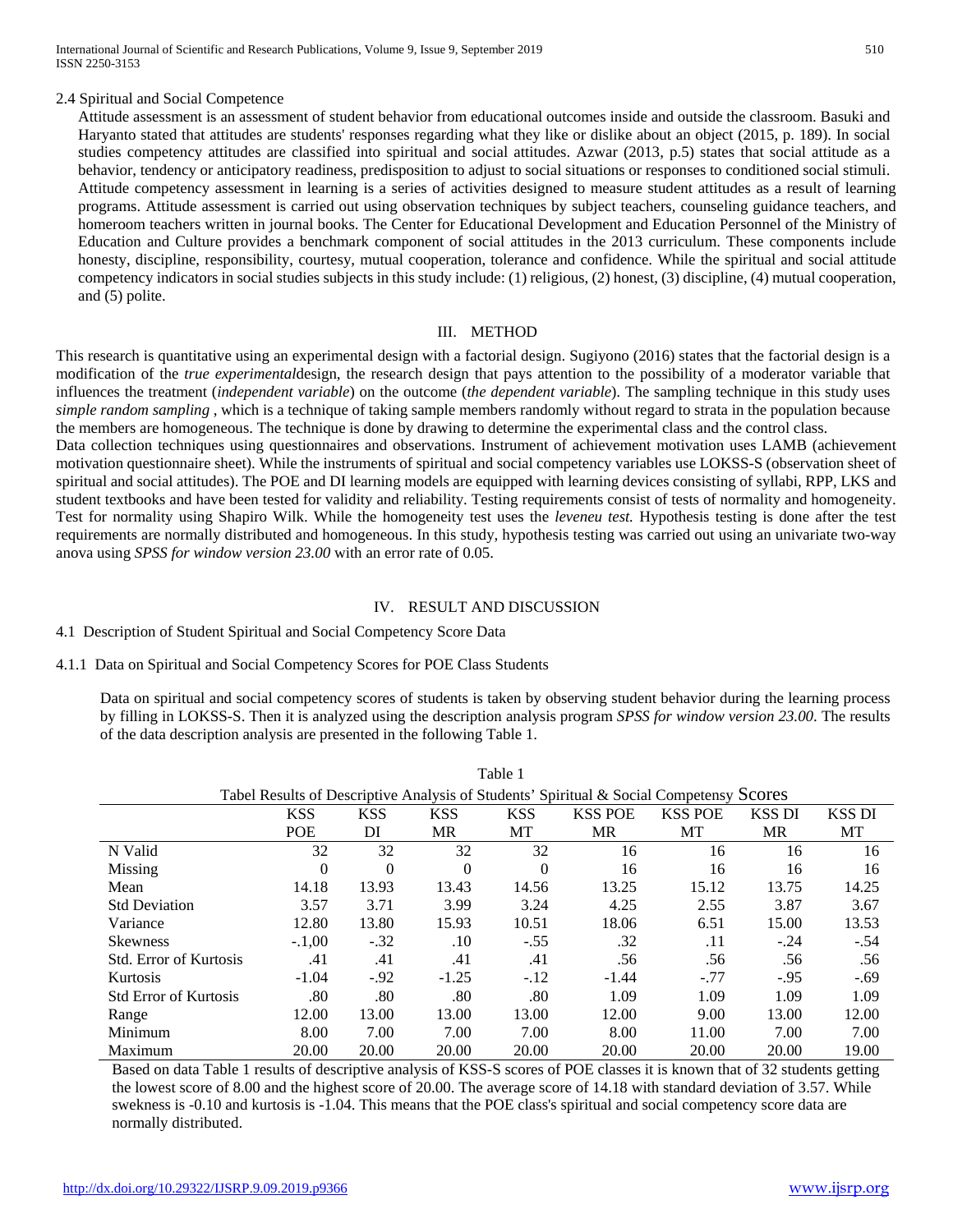4.1.2 Data on Spiritual and Social Competency Scores of Class DI Students

Based on the data in Table 1, the results of descriptive analysis of the KSS-S score of DI classes revealed that 32 students received the lowest score of 7.00 and the highest score of 20.00. The average score of 13.93 with a standard deviation of 3.71. While swekness of -0.32 and kurtosis of -0.92. This means that the DI class spiritual and social competency score data is normally distributed.

4.1.3 Data on Spiritual and Social Competency Scores of Students Low Motivation Group

Based on the data in Table 1 results of the descriptive analysis of the KSS-S score of low motivation students it is known that of 32 students getting the lowest score of 7.00 and the highest score of 20.00. The average score of 13.43 with a standard deviation of 3.99. While swekness is 0.10 and kurtosis is -1.25. This means that the data on the spiritual and social competency scores of low motivation groups is normally distributed.

4.1.4 Spiritual and Social Competency Score Data of High Motivation Group Students

Based on the data from the descriptive analysis of the KSS-S score of high motivation students it is known that of 32 students getting the lowest score of 7.00 and the highest score of 20.00. The average score of 14.56 with a standard deviation at 3.24. While swekness of -0.55 and kurtosis of -0.12. This means that data is normally distributed.

4.1.5 Data on Spiritual and Social Competency Scores of POE Class Students Low Motivation Group

Based on the data in Table 1, the results of descriptive analysis of KSS-S scores of POE class students of low motivation groups are known that of the 32 students getting the lowest score of 8.00 and the highest score of 20.00. The average score of 13.25 with a standard deviation of 4.25. While swekness is 0.32 and kurtosis is -1.44. This means that data is normally distributed.

4.1.6 Spiritual and Social Competency Score Data of POE Class Students High Motivation Group

Based on data from the descriptive analysis results of the SSC-S score of high motivation POE students it is known that of 32 students getting the lowest score of 11.00 and the highest score of 20.00. The average score of 15.12 with a standard deviation of 2.55. While swekness is 0.11 and kurtosis is -0.77. This means that data is normally distributed.

4.1.7 Spiritual and Social Competency Scores Data Class Students in the Low Motivation Group

Based on data Table descriptive analysis results KSS-S scores of students in the low motivation group known that of the 32 students get the lowest score of 7.00 and the highest score of 20.00. The average score of 13.75 with a standard deviation of 3.87. While swekness of -0.24 and kurtosis of -0.95. This means that data is normally distributed.

4.1.8 Spiritual and Social Competency Scores Data Class Students in the High Motivation Group

Based on descriptive analysis of the KSS-S score of classes in the high motivation group it is known that of 32 students getting the lowest score of 7.00 and the highest score of 19.00. The average score of 14.25 with a standard deviation of 3.67. While swekness is 0.54 and kurtosis is -0.69. This means that data is normally distributed.

- 4.2 Test Requirements (Normality Test and Homogeneity Test)
- 4.2.1 Normality Test

Normality test is conducted to find out whether the sample is from a population that is normally distributed or not. In this study using thetest *Shapiro Wilk*, by taking an error rate ά of 0.05 and the number of samples more than 30. To find out whether or not normal data samples by comparing the sig value with a significance level of 0.05. If the value of sig.  $> 0.05$  then the data sample is normally distributed and if the value of sig. <0.05 then the data sample is not normally distributed. The presentation of normality test is presented below.

4.2.1.1 Normality Test Observation Score Competency of Spiritual and Social POE Class

Analysis of the normality test data with *Shapiro-Wilk* in the POE class shows a value of more than 0.05 which is equal to 0.267. This means that the spiritual and social IPS KKA competency score data is normally distributed.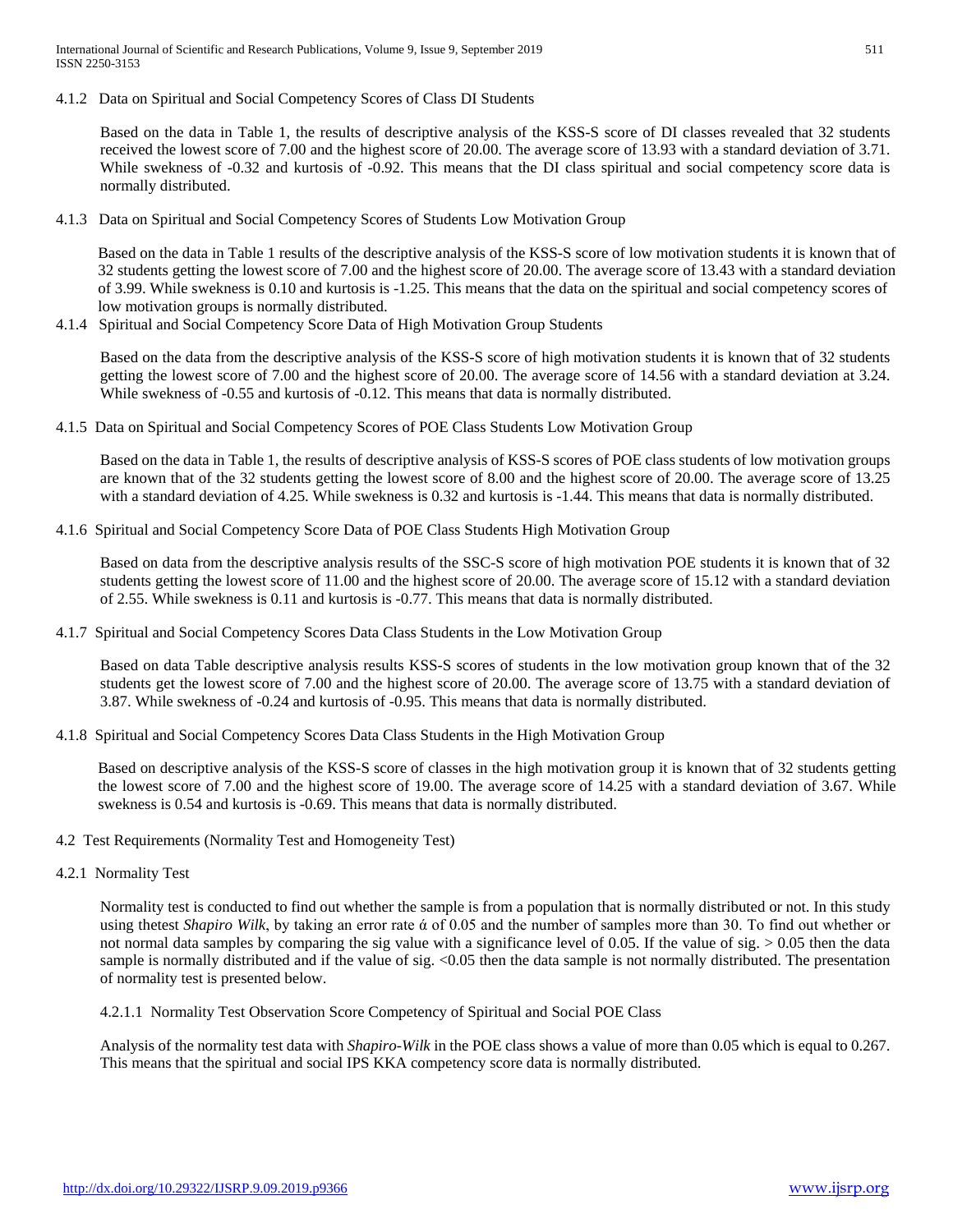4.2.1.2 Normality Test of Observation Competency Score of Spiritual and Social in DI

Analysis of the normality test data with Shapiro-Wilk in the DI class showed a significance value of 0.153. This shows that the significance value is more than 0.05, meaning that the social and social competency score data of IPS KKA class DI is normally distributed.

4.2.1.3 Normality Test Observation Scores for Spiritual and Social Competencies Low Achievement Motivation Group

The results of the normality competency score test for spiritual and social of groups of students with low achievement motivation can be seen that the significance value of 0.071. This shows that the significance value is more than 0.05, meaning that the data is normally distributed.

4.2.1.4 Normality Test Observation Score Competency of Spiritual and Social High Achievement Motivation Group Based on the results of the normality competency test scores of spiritual and social groups of students with high achievement motivation can be seen that the significance value of 0.372. This shows that the significance value is more than 0.05, meaning that the data is normally distributed.

4.2.1.5 Normality Test Observation Score Spiritual and Social Competence POE Class with Low Achievement Motivation

Based on the results of the normality competency score test of spiritual and social POE classes with low achievement motivation can be seen that the significance value is 0.099. This shows that the significance value is more than 0.05, meaning that the data is normally distributed.

4.2.1.6 Normality Test Observation Score Spiritual and Social Competence POE Class with High Achievement Motivation

Based on data on the results of the normality test score of the spiritual and social competence of the POE class with high achievement motivation it can be seen that the significance value is 0.815. This shows that the significance value is more than 0.05, meaning that the data is normally distributed.

4.2.1.7 Normality Observation Test Competency Score for Spiritual and Social of Class DI with Low Achievement Motivation.

Based on the data on the results of the normality competency test scores of spiritual and social of the DI class with low achievement motivation it can be seen that the significance value is 0.538. This shows that the significance value is more than 0.05, meaning that the data is normally distributed.

4.2.1.8 Normality Observation Test Competency Score for Spiritual and Social of Class DI with High Achievement Motivation

Based on the results of the normality score test of spiritual and social competency of DI classes with high achievement motivation it can be seen that the significance value is 0.282. This shows that the significance value is more than 0.05, meaning that the data is normally distributed.

4.2.2 Homogeneity Test

Homogeneity test is carried out to test the variance of the spiritual and social competency observation score data, the knowledge competency test score data and the critical thinking ability test material advantages and limitations between spaces. In this study the homogeneity test using *SPSS for windos version 23.00*. If the significance value is less than 0.05 then the data is not homogeneous, if the significance value is more than 0.05 then the data is homogeneous. The homogeneity test recapitulation is presented below.

4.2.2.1 Homogeneity Test of Spiritual and Social Competency Score of POE and DI Classes

Table 2 Homogeneity Test Result Data Competency Score Class POE and DI Levene Statistic df1 df2 Sig The spiritual & social competency Class POE & DI Based on Mean Based on Median Based on Median and with adjusted df Based on trimmed mean .057 .014 .014 .051 1 1 1 1 62 62 59.82 62 .812 .905 .905 .823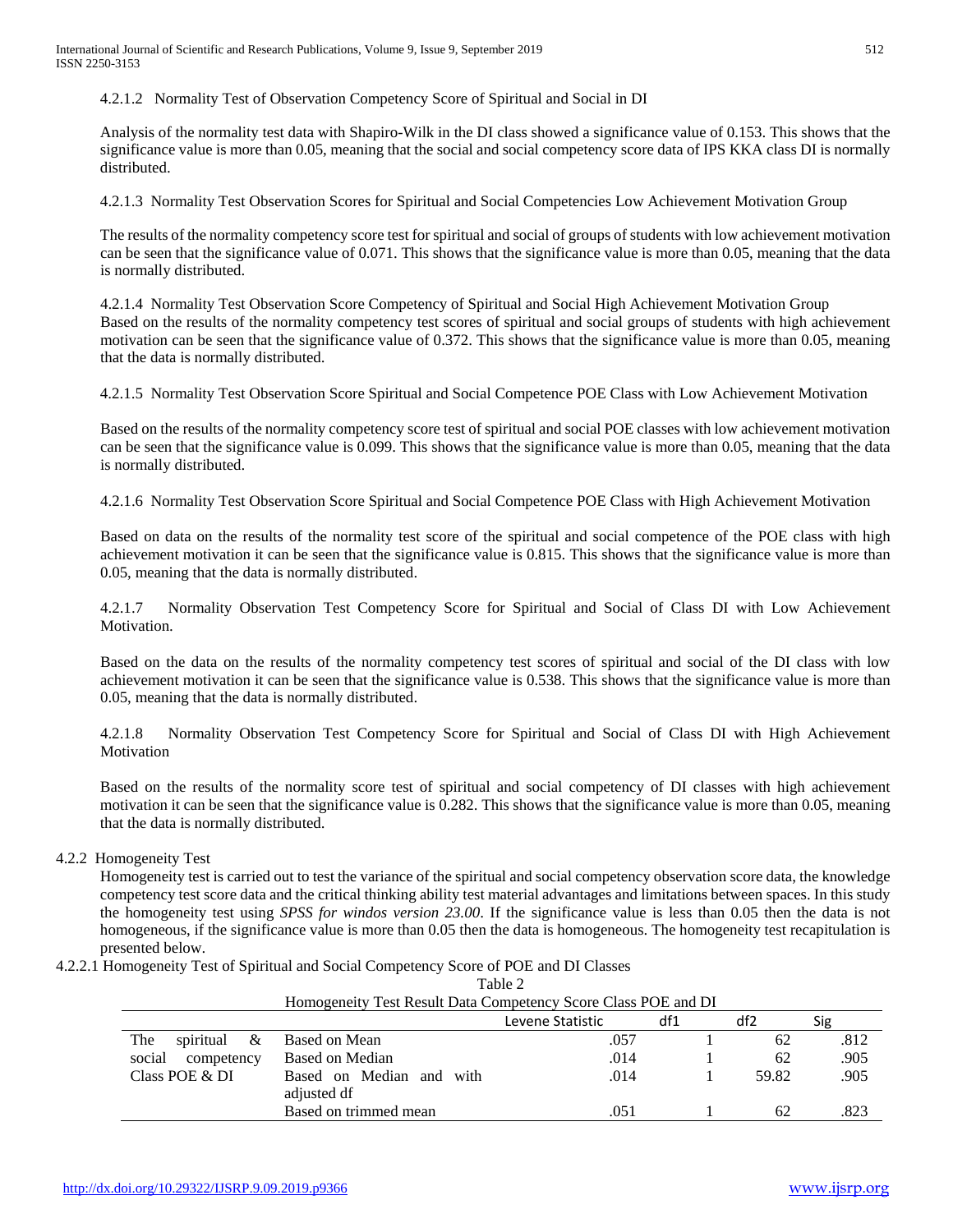Based on homogeneity test data in Table 2 of the spiritual and social competency score of IPS KKA has a significance value of 0.812. This shows that the significance value is more than 0.05, meaning that the data of the two classes is assumed to be homogeneous.

4.2.2.2 Homogeneity Test of Spiritual and Social Competency Score Low Achievement Motivation and High Achievement **Motivation**  $T<sub>ab</sub>l<sub>a</sub>$ 

| 1.01/10.7<br>Homogeneity Test Result Data Competency Score Low Achievement Motivation and High Achievement Motivation |                          |                  |     |        |      |  |  |  |  |
|-----------------------------------------------------------------------------------------------------------------------|--------------------------|------------------|-----|--------|------|--|--|--|--|
|                                                                                                                       |                          | Levene Statistic | df1 | df2    | Sig  |  |  |  |  |
| The<br>spiritual $\&$                                                                                                 | Based on Mean            | 3.140            |     | 62     | .081 |  |  |  |  |
| social<br>competency                                                                                                  | Based on Median          | 3.195            |     | 62     | .079 |  |  |  |  |
| LAM & HAM                                                                                                             | Based on Median and with | 3.195            |     | 61.961 | .079 |  |  |  |  |
|                                                                                                                       | adjusted df              |                  |     |        |      |  |  |  |  |
|                                                                                                                       | Based on trimmed mean    | 3.171            |     | 62     | .080 |  |  |  |  |

Based on the data in Table 3 it can be seen that the homogeneity test results have a significance value of 0.081. This shows that the significance value is more than 0.05, meaning that the data of the two groups are assumed to be homogeneous.

4.2.2.3 Homogeneity Test Spiritual and Social Competency Score POE Class Low Achievement Motivation Group and High Achievement Motivation

Table 4 Homogeneity Test Result Data Competency Score POE Class Low Achievement Motivation and High Achievement **Motivation** 

|                                    |                          | Levene Statistic | df1 | df2    | Sig  |
|------------------------------------|--------------------------|------------------|-----|--------|------|
| The<br>spiritual &                 | Based on Mean            | 1.066            |     | 30     | .310 |
| social<br>competency               | Based on Median          | .982             |     | 30     | .330 |
| With<br><b>POE</b><br><b>Class</b> | Based on Median and with | .982             |     | 29.994 | .330 |
| LAM & HAM                          | adjusted df              |                  |     |        |      |
|                                    | Based on trimmed mean    | .033             |     | 30     | .318 |

Based on the data in Table 4 it can be seen that the homogeneity test results have a significance value of 0.310. This shows that the significance value is more than 0.05, meaning that the POE class data with different groups is assumed to be homogeneous.

4.2.2.4 Homogeneity Test of Class Spiritual and Social Competency Score in the Low Achievement Motivation Group and High Achievement Motivation

|                       |                                                                                                                   | Table 5          |     |        |      |
|-----------------------|-------------------------------------------------------------------------------------------------------------------|------------------|-----|--------|------|
|                       | Homogeneity Test Result Data Competency Score DI Class Low Achievement Motivation and High Achievement Motivation |                  |     |        |      |
|                       |                                                                                                                   | Levene Statistic | df1 | df2    | Sig  |
| The<br>spiritual $\&$ | Based on Mean                                                                                                     | .170             |     | 30     | .683 |
| social<br>competency  | Based on Median                                                                                                   | .023             |     | 30     | .880 |
| Class DI With LAM     | Based on Median and with                                                                                          | .023             |     | 29.258 | .880 |
| $&$ HAM               | adjusted df                                                                                                       |                  |     |        |      |
|                       | Based on trimmed mean                                                                                             | .165             |     | 30     | .688 |

Based on the data in Table 5 it can be seen that the homogeneity test results have a significance value of 0.683. This shows that the significance value is more than 0.05, meaning the DI class data with different groups is assumed to be homogeneous.

# 4.3 Hypothesis Testing

Hypothesis testing is carried out after the prerequisite tests are normally distributed and homogeneous. In this study, hypothesis testing was carried out using an univariate two-way anova using *SPSS for window version 23.00* with an error rate of 0.05. The hypothesis testing in this study includes the influence of the POE learning model and achievement motivation on spiritual and social competencies, knowledge competencies and critical thinking abilities.

# 4.3.1 Hypothesis Testing Competence of Spiritual and Social POE Class and DI Class

H0: There is no difference in the spiritual and social competence of social studies KKA between those who follow the POE learning model and the DI learning model.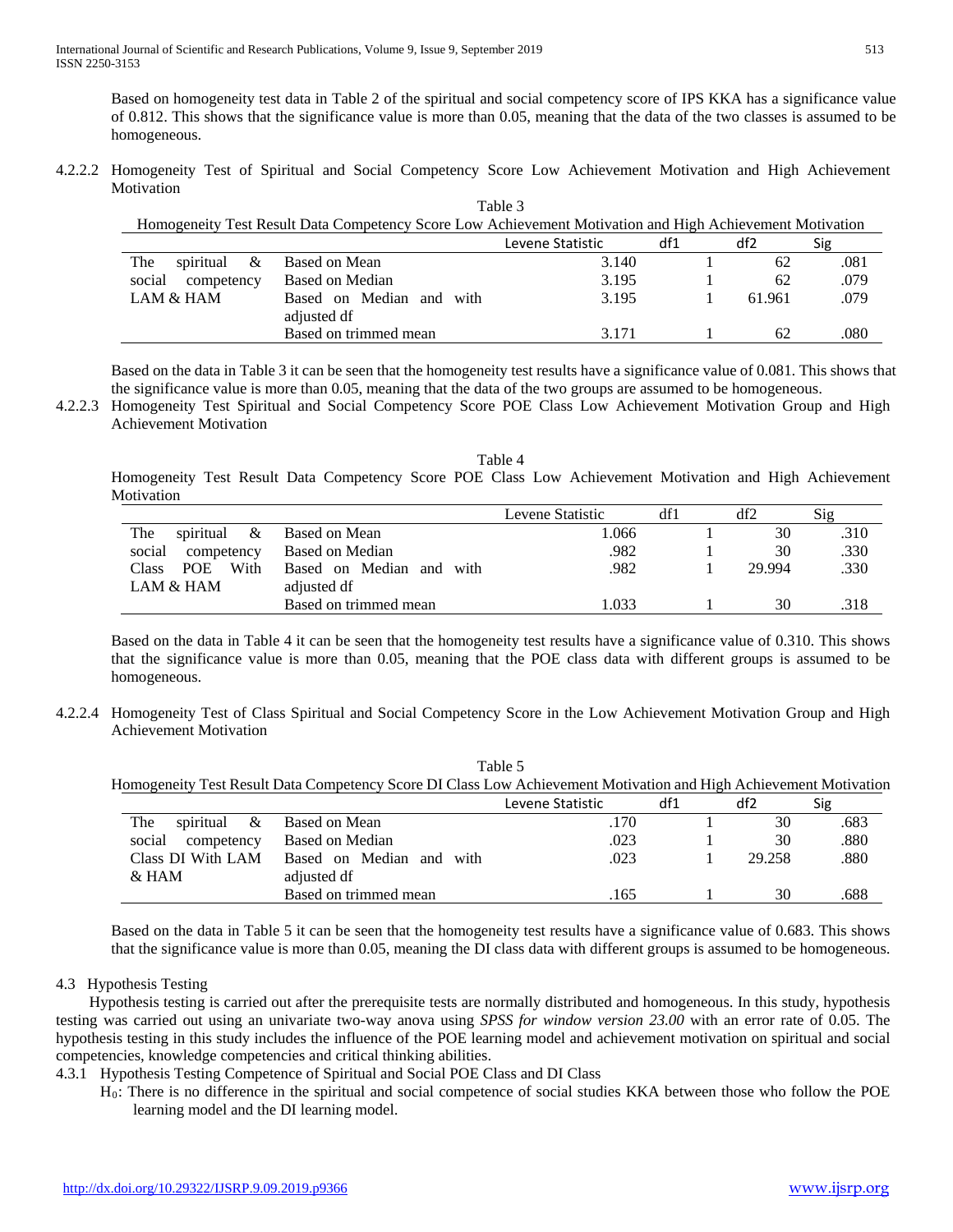H1: There is a difference in the spiritual and social competence of social studies KKA between those who follow the POE learning model and the DI learning model.

|  |  |  |  | Data on the results of testing the hypothesis of spiritual and social competence are presented below. |
|--|--|--|--|-------------------------------------------------------------------------------------------------------|
|  |  |  |  |                                                                                                       |

|                          |                                                                  | Tavit v |             |         |      |
|--------------------------|------------------------------------------------------------------|---------|-------------|---------|------|
|                          | Table of Hypothesis Competency Test Results Spiritual & & Social |         |             |         |      |
| Source                   | Type III Sum of Squares                                          | df      | Mean Square |         | Sig  |
| <b>Corrected Model</b>   | 32.250 <sup>a</sup>                                              | 3       | 10.750      | .813    | .492 |
| Intercept                | 12656.250                                                        |         | 12656.250   | 956.994 | .000 |
| Learning Model           | 1.000                                                            |         | 1.000       | .076    | .784 |
| <b>Achievement Motiv</b> | 25.000                                                           |         | 25.000      | 1.890   | .174 |
| $LM * AM$                | 6.250                                                            |         | 6.250       | .473    | .494 |
| Error                    | 793.500                                                          | 60      | 13.225      |         |      |
| Total                    | 13482.000                                                        | 64      |             |         |      |
| <b>Corrected Total</b>   | 825.750                                                          | 63      |             |         |      |

Table 6

R Squared = ,039 (Adjusted R Squared = -,009)

The test data of hypothesis testing shows that the significance value of the learning model of 0.784 means non-significant. This shows that there is no difference between spiritual and social competencies between those who follow the POE and DI learning models. The conclusion is to accept  $H_0$  and reject  $H_1$ .

4.3.2 Hypothesis Testing Competence of Spiritual and Social The Low Achievement Motivation and High Achievement Motivation Groups.

H0: There is no difference in the spiritual and social competence of social studies KKA between those who have low achievement motivation and those who have high achievement motivation.

H1: There is a difference in the spiritual and social competence of social studies KKA between those who have low achievement motivation and those who have high achievement motivation.

Based on the data in Table 6 it can be concluded that the significance value of achievement motivation of 0.174 means nonsignificant. This shows that there is no difference in the spiritual and social competence of social studies KKA between those who have low achievement motivation and those who have high achievement motivation. The conclusion is to accept  $H_0$ and reject  $H_1$ .

- 4.3.3 Hypothesis Testing Competence of Spiritual and Social of POE Classes and in Low Achievement Motivation Group and High Achievement Motivation
	- H0: There is no interaction of the use of learning models (POE and DI) and achievement motivation (low and high) on the spiritual and social competence of social studies KKA.
	- H1: There is an interaction between the use of learning models (POE and DI) and achievement motivation (low and high) towards the spiritual and social competence of social studies KKA.

Based on the data in Table 6 it can be concluded that the significance value of the learning model and achievement motivation is 0.494, meaning that it is non-significant. This shows that there is no interaction between the use of learning models (POE and DI) and achievement motivation (low and high) on the spiritual and social competence of social studies KKA. The conclusion is to accept  $H_0$  and reject  $H_1$ .

#### V. CONCLUSION

Spiritual and social attitude competencies are the result of a habit that is repeated and taught in the learning process for a relatively long period of time so that if treatments are carried out in the short term it will not make a difference to these competencies. The POE and DI learning models do not make a difference in this competency. This means that being taught with the POE and DI models give the same results to this competency.

#### **REFERENCES**

- [1] Ahmadi, I. K., & Amri, S. (2014). *Mengembangkan pembelajaran IPS terpadu*. Jakarta: Prestasi Pustaka.
- [2] Anderson, L. L., & Krathwohl, D. R. (2017). *Kerangka landasan untuk pembelajaran, pengajaran, dan assemen.* Yogyakarta: Pustaka Belajar
- [3] Anisa, D. N., Masykuri, M., & Yamtinah, S. (2013). Pengaruh model pembelajaran POE (Predict Observe and Explanation) dan sikap ilmiah terhadap prestasi belajar siswa pada materi asam, basa dan garam kelas VII semester 1 SMP N I Jaten tahun pelajaran 2012/2013. *Jurnal Pendidikan Kimia*, 2(2),16-23. ISSN 2337- 9995.